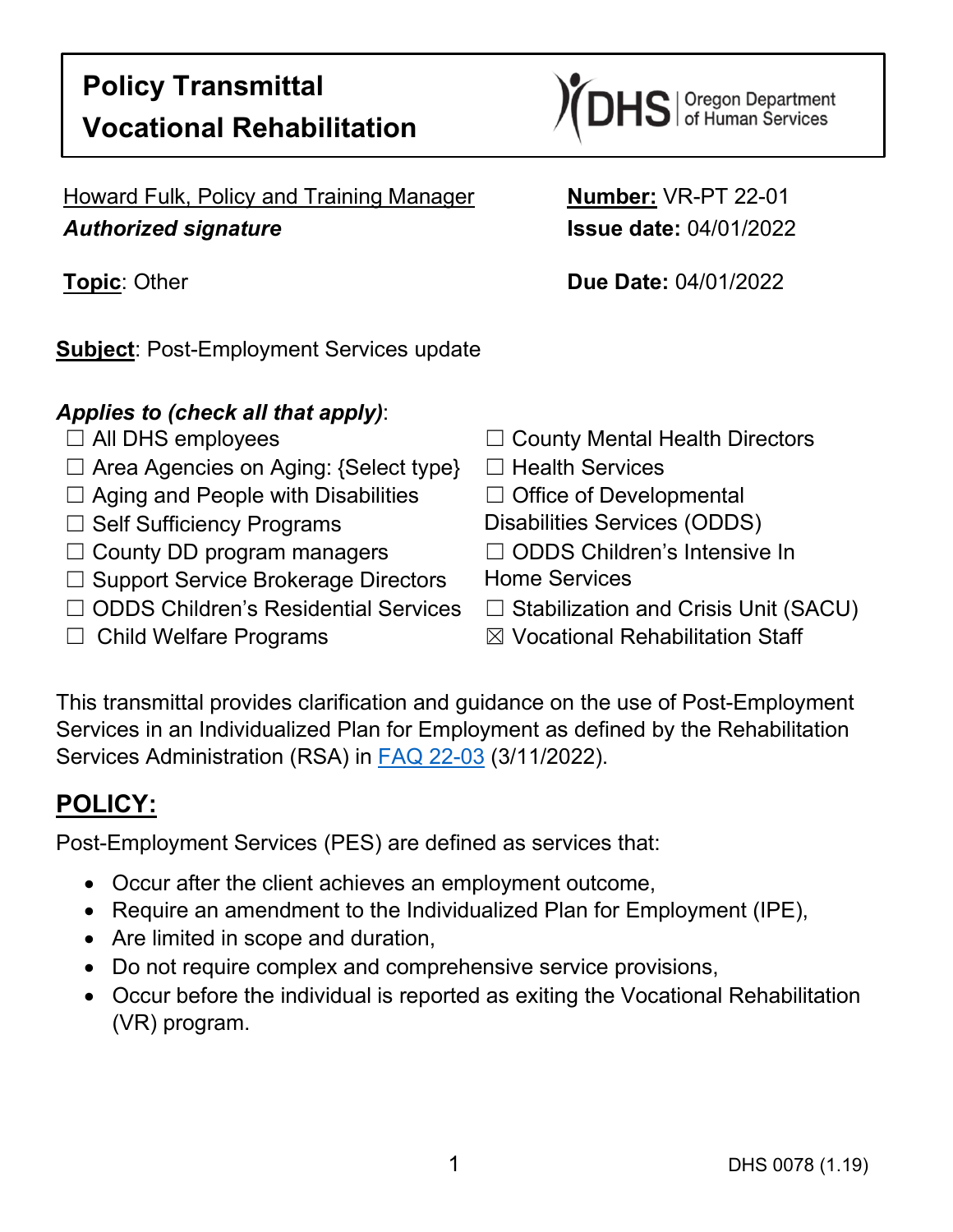## **PROCEDURES:**

#### **Procedure To Be Discontinued:**

The current PES Form and Service Category in ORCA shall no longer be used.

• The PES Form and PES service categories do not meet the definition of Post-Employment Services as provided by RSA.

#### **New Procedures**

The client's case file may no longer be reopened once it has been closed.

- If a former client returns to VR, a new case file must be opened before offering services to that individual.
	- $\circ$  If the client's previous eligibility documents remain current and valid, the counselor may use these documents to expedite the application and eligibility determination process.
		- The VRC must determine what constitutes current and valid.
	- o If the client's previous eligibility documents are no longer acceptable, new eligibility documents may be required.

PES is no longer an allowable service category.

# **DISCUSSION:**

Prior to this guidance, Oregon VR allowed a previously closed file to be reopened under a service provision identified in ORCA as Post-Employment Supports (PES).

Based upon clarification provided by **RSA** on 3/11/2022, PES as a service provision is no longer permissible. Once a client's case file has been closed, this case file may no longer be reopened.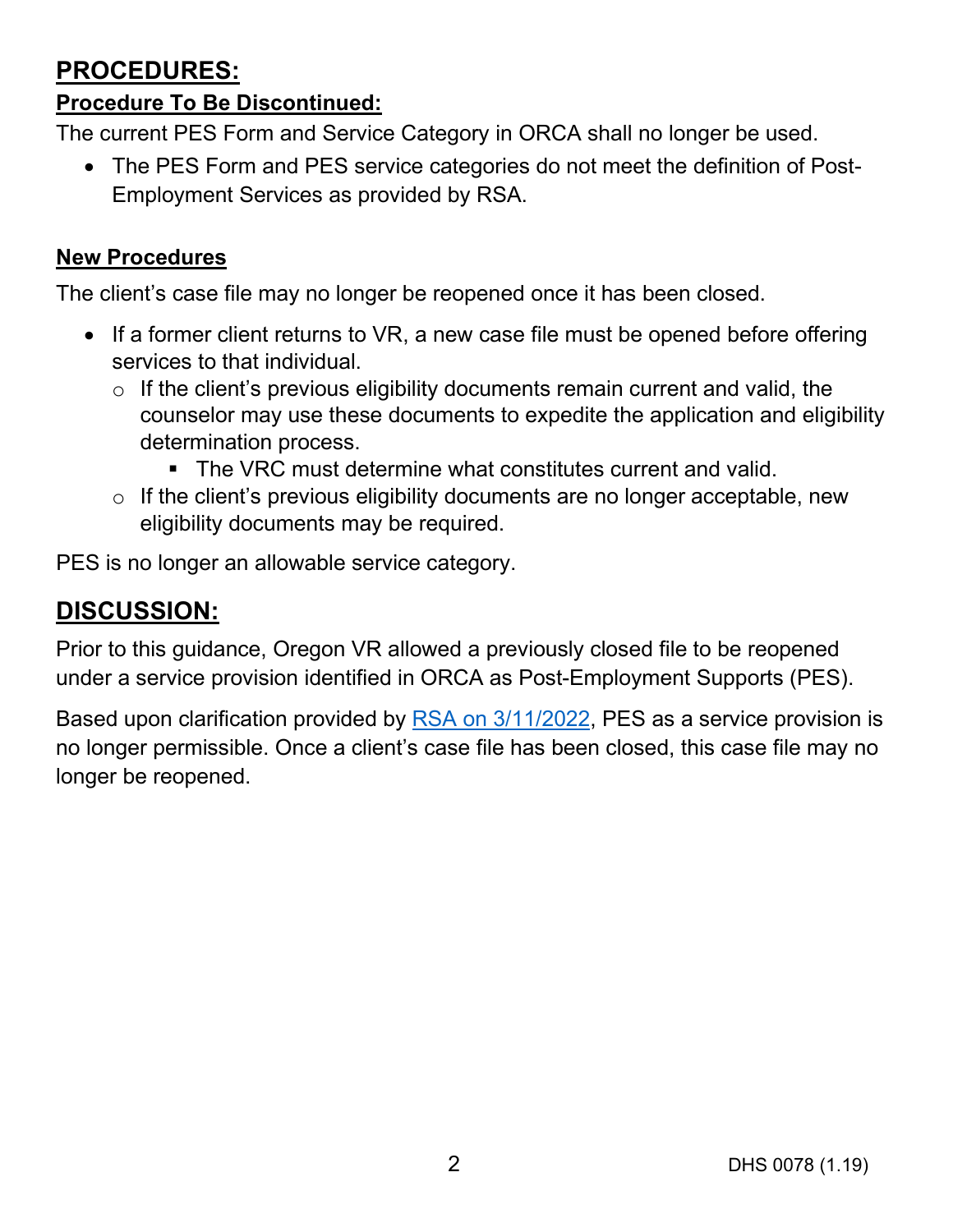#### **An Example of Post-Employment Supports:**

A client is employed in a community integrated setting and followed by the Vocational Rehabilitation Counselor (VRC) while awaiting job stability.

The VRC realizes that the client requires an assistive technology support to maintain their job. The support was not previously identified in the IPE.

The VRC amends the current IPE to include the required service. (*The service is categorized as a Post-Employment Support in the backend of ORCA. No action by the VRC is required.)*

If the needed support is identified after the file is closed, a new case file must be created to provide the service.

This new client case file must meet all established eligibility requirements.

### **DEFINITION:**

#### **[34 CFR § 361.5 Applicable definitions.](https://www.ecfr.gov/current/title-34/subtitle-B/chapter-III/part-361#p-361.5(c)(41))**

(c)(41) **Post-employment services** means one or more of the services identified in § 361.48(b) that are provided subsequent to the achievement of an employment outcome and that are necessary for an individual to maintain, regain, or advance in employment, consistent with the individual's unique strengths, resources, priorities, concerns, abilities, capabilities, interests, and informed choice.

(Authority: Sections 12(c) and 103(a)(20) of the Rehabilitation Act of 1973, as amended; 29 U.S.C. 709(c) and 723(a)(20))

### <span id="page-2-0"></span>**REFERENCES:**

Rehabilitation Services Administration. [Frequently-Asked Questions: Post-Employment](https://gcc02.safelinks.protection.outlook.com/?url=https%3A%2F%2Frsa.ed.gov%2Fsites%2Fdefault%2Ffiles%2Fsubregulatory%2FRSA-FAQ-22-03_0.pdf&data=04%7C01%7CROBIN.L.BRANDT%40dhsoha.state.or.us%7Cc8def3a8272b4171d9f908da06712359%7C658e63e88d39499c8f4813adc9452f4c%7C0%7C0%7C637829380664568977%7CUnknown%7CTWFpbGZsb3d8eyJWIjoiMC4wLjAwMDAiLCJQIjoiV2luMzIiLCJBTiI6Ik1haWwiLCJXVCI6Mn0%3D%7C3000&sdata=RkinTKpZ%2FyiWzNjRPpDO%2FWAeLz6794D6V1HWSUJObcU%3D&reserved=0)  [Services \(FAQ 22-03\)](https://gcc02.safelinks.protection.outlook.com/?url=https%3A%2F%2Frsa.ed.gov%2Fsites%2Fdefault%2Ffiles%2Fsubregulatory%2FRSA-FAQ-22-03_0.pdf&data=04%7C01%7CROBIN.L.BRANDT%40dhsoha.state.or.us%7Cc8def3a8272b4171d9f908da06712359%7C658e63e88d39499c8f4813adc9452f4c%7C0%7C0%7C637829380664568977%7CUnknown%7CTWFpbGZsb3d8eyJWIjoiMC4wLjAwMDAiLCJQIjoiV2luMzIiLCJBTiI6Ik1haWwiLCJXVCI6Mn0%3D%7C3000&sdata=RkinTKpZ%2FyiWzNjRPpDO%2FWAeLz6794D6V1HWSUJObcU%3D&reserved=0) (3/11/2022)

[34 CFR § 361.5\(c\)\(41\)](https://www.ecfr.gov/current/title-34/subtitle-B/chapter-III/part-361#p-361.5(c)(41)) Post-Employment Services (definition) and **Note** to paragraph(c)(41)